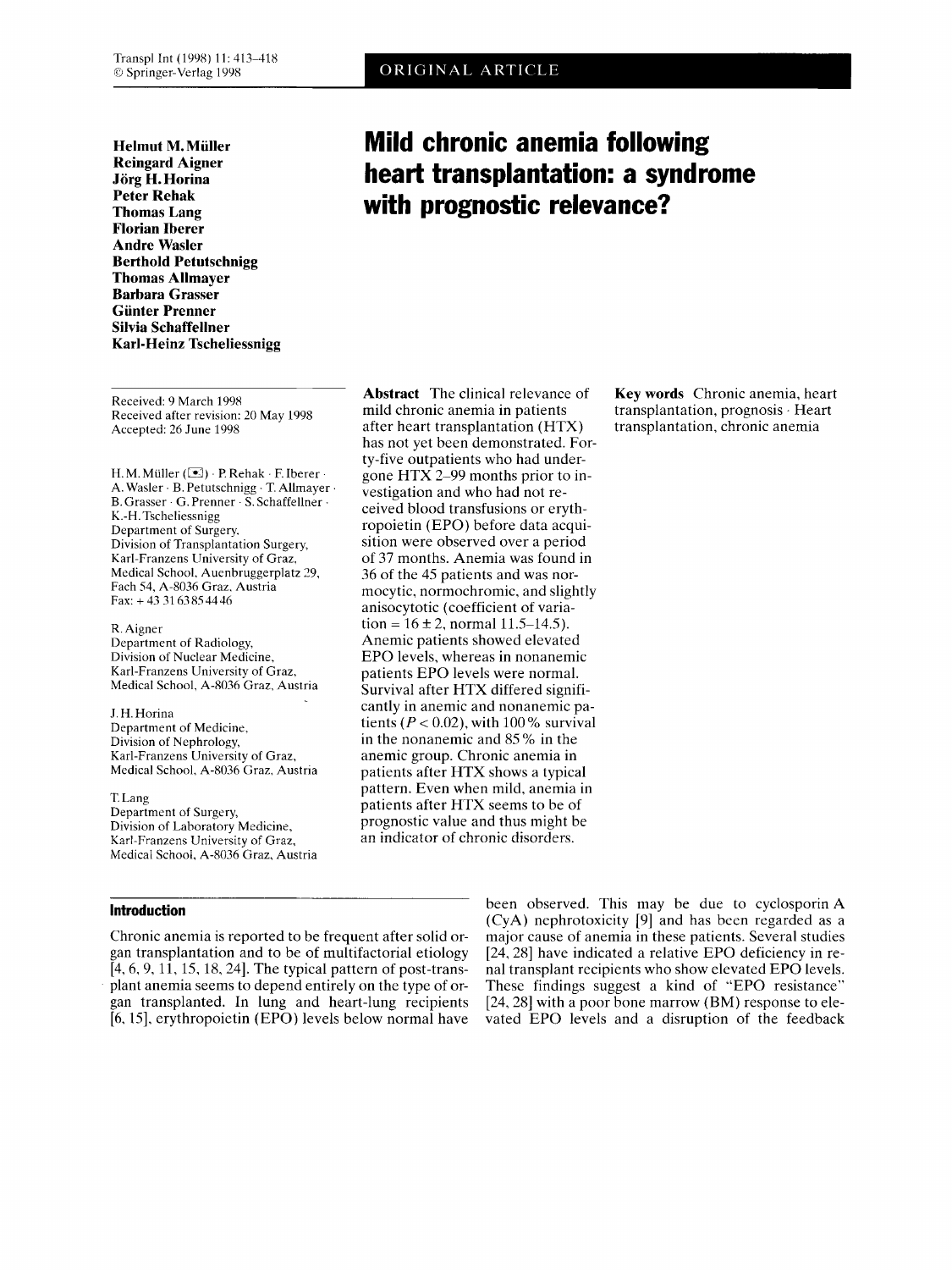mechanism that is associated with an inadequate release of EPO, all of which are probably symptoms of chronic disorder  $[6, 15, 19, 26]$ .

Iron deficiency has been reported to be an additional factor that contributes to the development of anemia in lung and kidney recipients [6,18]. Other mechanisms in the pathogenesis of anemia after solid organ transplantation are thought to be azathioprine (Aza)-related [l, 111, caused by antibodies that lead to hemolysis [4, 15,231, or due to parvovirus B,, infection *[2,25,27].* 

In adult heart transplant recipients, chronic anemia has been described as less severe and less frequent than in kidney or lung transplant recipients [15], but its etiology and clinical relevance have not yet been established. We present a long-term follow-up study of 45 outpatients after HTX. The aim of the study was to report laboratory findings of anemic and nonanemic patients after HTX and to evaluate differences between the two patient groups with respect to morbidity and mortality in order to reveal a possible clinical relevance of mild chronic anemia in patients after HTX.

#### **Materials and methods**

Patient population

All of our outpatients (48 patients, 7 female, 41 male) who had undergone HTX at least 2 months prior to the beginning of the study (November 1994) were evaluated. Median age was 54 years (range 16-66years). and the median time after HTX was 33months (range  $2-98$  months) at the beginning of the study. Thirty of the patients had undergone transplantation for dilated cardiomyopathy, 14 for coronary artery disease, 2 for heart failure following valve replacement, 1 for fibroelastosis of the endocardium, and 1 for toxic heart failure after chemotherapy for a non-Hodgkin's lymphoma.

Surgery of evidence of other blood loss within the sampling period, known malignoma, and a known disease of the hematopoietic system were taken as exclusion criteria, and three patients were consequently excluded from the statistical analysis, the first because  $\beta$  thalassemia, the second due to pernicious anemia, and the third due to chronic blood loss with severe iron deficiency due to hypermenorrhea. The remaining 45 patients were analyzed. Two of these patients were known to have cold agglutinins, but there was no sign of any clinical relevance. During the time of probe sampling and in the last 3 weeks before that period, neither blood cell transfusions (BT) nor EPO was given to any of the patients.

None of the patients was on hemodialysis at that time. Acute rejection (ISHLT grade above 2) did not occur in our group during the period of data acquisition. A screening for parvovirus  $B_{19}$  IgM antibodies was negative in all patients. By the end of December 1997.39 (86.6%) of the 45 patients included in the analysis and all 3 of the patients excluded were alive and well.

Data acquisition, definition of anemia

The laboratory data were obtained over a period of 3-5 months. During this time, four to six blood samples were taken of every patient. In one patient who died 3 months after the beginning of the study, only three samples could be obtained.

Normal hemoglobin values in our laboratory range from 14 to 18 gldl in men and from 17 to 16 g/dl in women. Thus, anemia was defined as hemoglobin below 14 g/dl whole blood in men and below 12 g/dl in women, which is in accordance with Harrison's Principles of Internal Medicine [12]. Blood samples were generally taken between 8 : 00 and 9 : 00 a.m. [27].

#### Therapeutic regimen

Patients were on immunosuppressive triple-drug therapy with CyA (Sandimmun Neoral, Sandoz), Aza (Imurek, Wellcome), and prednisolone (Pred: Aprednislon, Merck). The CyA dosage was adjusted monthly after measuring whole blood trough levels with a target value of  $200-250$  ng/ml during the first 6 months, 180-220 ng/ml during the following 6 months, and 100-180 ng/ml after the 1st postoperative year. The dosage of Aza was adjusted in order to keep the white blood cell (WBC) counts between 4000 and 6000 per mm<sup>3</sup>; in patients with persistent WBC counts below 4000, Aza was discontinued. Pred was given at a dosage of 15 mg daily during the first 6months after HTX and was reduced to 7.5 mg daily within 1 year.

Acute rejection grade 1 A was not treated: in the case of acute rejection ISHLT grade 1B or 2, 1 g of methylprednisolone (Solumedrol, Pharmacia & Upjohn) was given daily for 3 days as rejection therapy. Mean CyA trough levels and mean daily Aza of the patients are presented in Table **2.** 

As an additional therapy, all patients had an  $H_2$ -blocker (ranitidin or famotidin) and most were on diuretics (furosemide, 20-80 mg daily), antihypertensive drugs (alpha blockers and/or calcium antagonists or alphalbeta blocker), a thrombocyte aggregation inhibitor (acetylsalicylic acid in combination with dipyridamole) and allopurinol or benzbromaron as therapy for elevated uric acid. No ACE inhibitors were used in this patient group [ll].

#### Laboratory investigations

Red and white blood cell counts and hemoglobin concentrations were measured with an automatic cell counter (Coulter-Counter, Coulter). Serum electrolytes, serum iron, and creatinine levels were obtained with the routinely used nonselective analyzer (SMAC-3, Technicon). Ferritin, vitamin  $B_{12}$ , and folate serum levels were measured with immunoassay methods on a standard analyzer (Stratus II, Baxter) and transferrin levels by immunonephelometry (Nephelometer, Behring).

Serum concentrations of EPO were analyzed with a radioimmunoassay (Incstar, Stillwater) using a goat anti-EPO polyclonal antibody. In our laboratory the sensitivity of the assay is 4 mU/ml. The levels of the immunoreactive EPO correlate with the levels of biologically active EPO measured with the polycythemic mouse bioassay. EPO concentrations of SO healthy volunteers between 21 and *60* years of age served as normal controls.

CyA trough levels were measured from whole blood taken exactly 12 h after evening administration and immediately before morning administration (trough levels) by the HPLC method. The normal ranges of parameters are presented in Table 1.

Statistical analysis

In order to minimize the effects of daily variations and to obtain representative values over the period of data acquisition, mean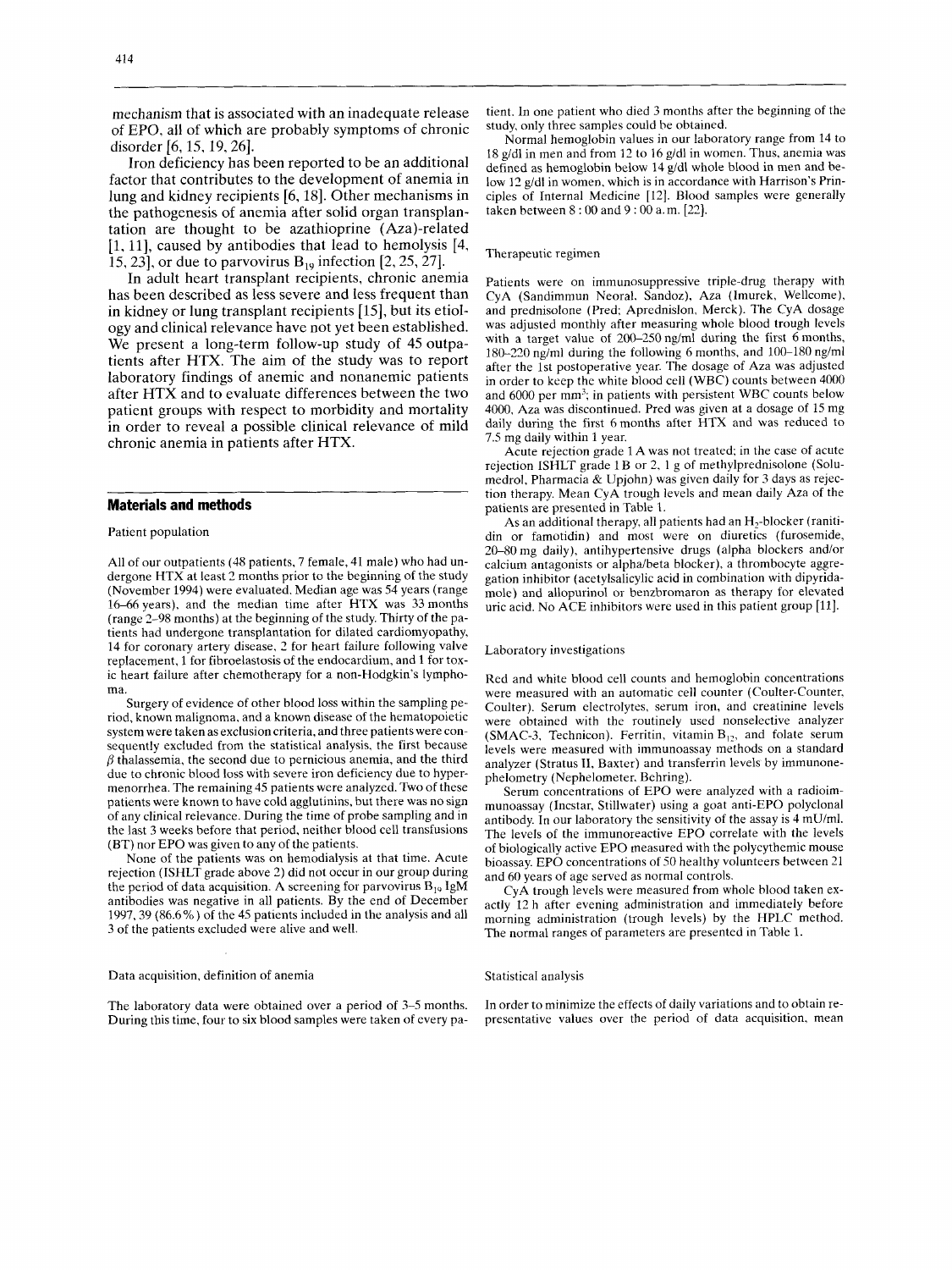|                                                | Normal range                 | Group 1<br>Nonanemic | Group 2<br>Anemic   | P-value   |
|------------------------------------------------|------------------------------|----------------------|---------------------|-----------|
| No. of patients (females)                      |                              | 9(4)                 | 36(3)               |           |
| Age (years)                                    |                              | 50 (40.5/55.5)       | 55 (49.7/61.7)      | NS.       |
| Months after HTX                               |                              | 58 (27/79)           | 29.5 (7.25/66.5)    | <b>NS</b> |
| Serum hemoglobin (g/dl)                        | female: 12-16<br>male: 14–18 | 14.5(12.6/15.3)      | 12.0(11.3/12.3)     |           |
| Mean cellular volume (MCV) $10^{-6} \cdot m^3$ | $82 - 101$                   | 94.6 (88.1/103.2)    | 99.1 (93.6/103.4)   | NS.       |
| MCV: Coefficient of variance                   | $11.5 - 14.5$                | 15.3 (13.1/17.9)     | 16.0(13.8/17.9)     | < 0.05    |
| Cellular Hb-concentration (g/dl)               | $31.5 - 36$                  | 33.4 (32.9/33.6)     | 33.8 (33.6/34.0)    | < 0.01    |
| Reticulocytes (%)                              | $5 - 15$                     | 12.3(9.8/18)         | 12.2(9.5/17.3)      | <b>NS</b> |
| Leukocytes $(10^3/\text{mm}^3)$                |                              | 5.7(4.7/6.5)         | 5.6(5.0/6.2)        | <b>NS</b> |
| Erythropoetin (mU/ml)                          | $8 - 20$                     | 16.3(12.7/18.9)      | 28.7 (21.7/41.1)    | < 0.001   |
| Serum iron $(\mu g/dl)$                        | $60 - 160$                   | 98.7 (82.5/147.4)    | 98.8 (86.1/128.8)   | NS.       |
| Ferritine $(\mu g/l)$                          | $11 - 132$                   | 122.5 (37.2/221.3)   | 181.6 (100.0/439.9) | <b>NS</b> |
| Transferrin-Sat (%)                            | $16 - 45$                    | 23(20/41)            | 32(25/40)           | NS.       |
| Daily azathioprine (mg)                        |                              | 30(10.8/45.5)        | 21.7 (4.7/68.6)     | <b>NS</b> |
| CyA trough level (ng/ml)                       |                              | 175 (138/196)        | 158 (133/195)       | <b>NS</b> |
| Serum creatinine (mg/dl)                       |                              | 1.6(1.5/2.4)         | 2.1(1.7/2.5)        | NS.       |
| Daily allopurinol (mg)                         |                              | 200 (50/250)         | 200 (125/300)       | NS.       |

**Table 1** Characteristics and laboratory findings of nonanemic and anemic patients after heart transplantation (HTX). Values are presented as medians (25th percentile/75th percentile)

values of the consecutive parameters were calculated in every patient. The intraindividual variations between single values were generally low and tended to show normal distributions. The calculated means of each parameter were used for statistical analysis, so that there is one value for every parameter in each of the patients.

Patients were retrospectively divided into a nonanemic group (group 1) and an anemic group (group 2). Within these groups, normal distributions were not found for most of the parameters. Medians and quartiles were calculated for all variables in both groups. For comparisons between the groups, the Mann-Whitney U-test was used. Survival was analyzed by life-table analysis according to Kaplan-Meier. Survival comparison was done with the log-rank test. P-values below 0.05 were considered significant. Values are presented as medians and 25th percentile/75th percentile.

## **Results**

## General findings

Anemia was found in 36 of the 45 patients (3 females, 33 males; 80 % ). No significant differences between group 1 and group 2 were found with respect to age, time after transplantation, creatinine serum levels, mean CyA trough levels, or daily Aza and allopurinol dosage (Table 1). Vitamin  $B_{12}$  and folate serum levels, reticulocyte counts, and C-reactive protein (CRP) as a marker of acute inflammation were within the normal range in all patients. Total lactate dehydrogenase (LDH), which was taken as an indicator for hemolysis

since haptoglobin was not available, was in the upper normal range in almost all patients. There was a trend to higher values within the group of nonanemic patients, but this was not statistically significant.

Patients in group 2 had a normocytic, normochromic anemia. Slight anisocytosis was seen in both groups, but the coefficients of variations of the cellular volume were significantly higher in the anemic group (Table 1). Cellular hemoglobin concentration was significantly higher in group 2 but within the normal range in both groups.

Outstanding laboratory findings of both groups are presented in Table 1.

Erythropoietin and parameters of iron metabolism

EPO serum levels were normal in most patients in group 1 and elevated in most patients in group 2, with a highly significant difference between the groups  $(P < 0.001)$ . Generally, there was a significant inverse correlation between hemoglobin and logEPO  $(r = -0.272, P < 0.05; Fig. 1).$ 

Iron serum levels and transferrin saturations (TF-Sat) were comparable and within the normal range [iron 98.7 (82.5/147.4) ng/ml vs 98.8 (86.1/128.8) ng/ml, *P* = NS; TF-Sat 23 (20/41) % vs 32 (25/40) %].

Ferritin levels (FT) were elevated in group 2 without a significant difference between the groups [122.5 (37.2/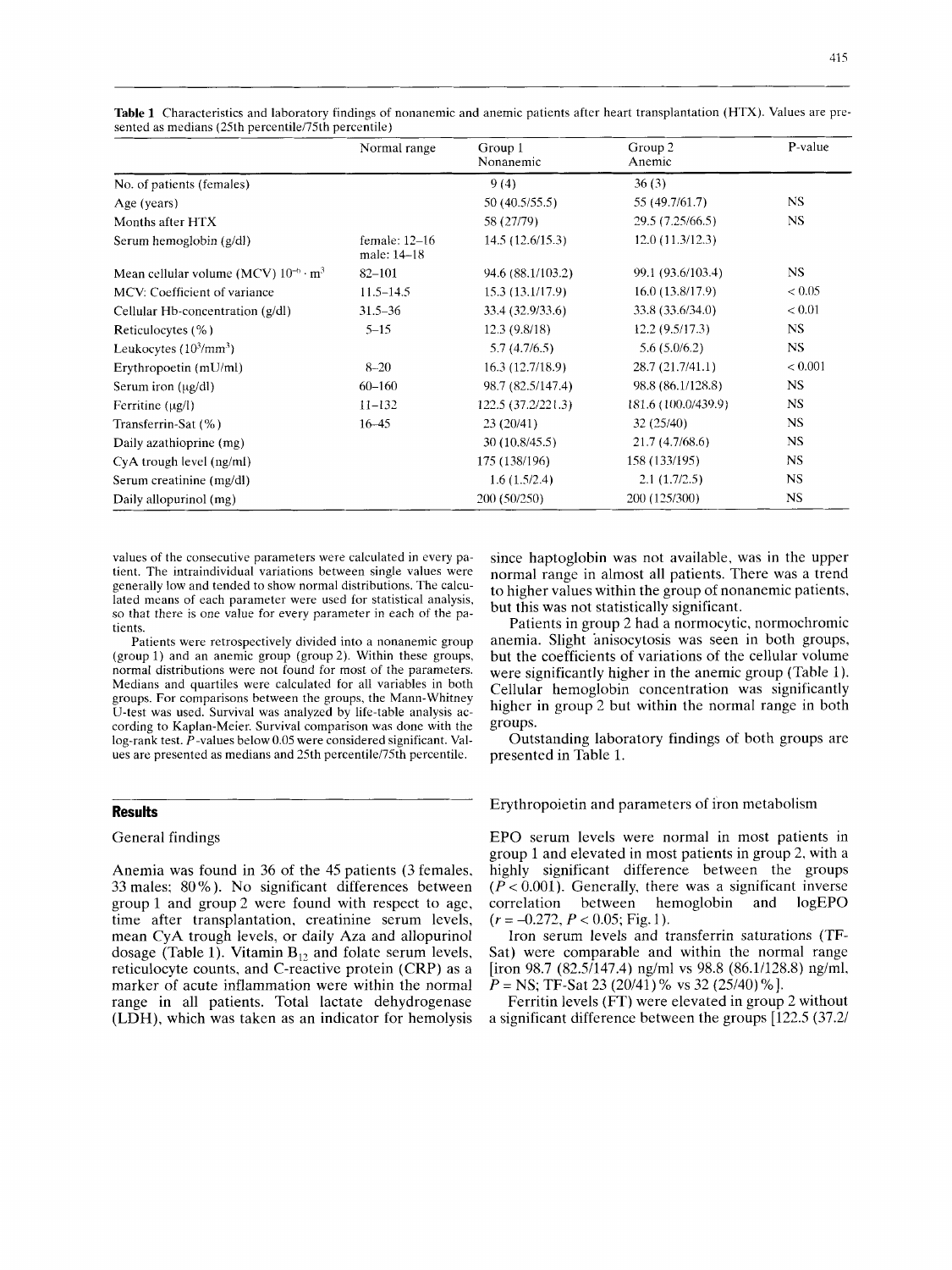

**Fig. 1** Hematocrit-to-EPO correlation in comparison to expected EPO levels, as described by Erslev *[7].* The area between the thin lines corresponds to 95% confidence intervals of titers of patients with simple anemias



**Fig.2** Patient survival

221.3)  $\mu$ g/l vs 181.6 (100.0/439.9)  $\mu$ g/l,  $P = 0.125$ ] and showed high interindividual variation.

#### Patient survival and morbidity

Survival after HTX was significantly different in the two groups  $(P < 0.02)$ . In group 1  $(n = 9)$ , all patients were alive at the end of the study. In group 2 ( $n = 36$ ), six patients died within 2, 7, 10, 18, 25, and 34 months after the beginning of the study. The causes of death were pneumonia  $(n = 2)$ , pneumonia with terminal intracerebral hemorrhage  $(n = 1)$ , and allograft vascular disease  $(n = 3)$ . A Kaplan-Meier curve of patient survival during the study is presented in Fig. 2.

Patient morbidity within the observation period (November 1994-December 1997) was defined as the need for hospitalization due to rejection or infection. The length of time spent in the hospital for other reasons, such as trauma, hypertension, hyperlipemia, and diagnostic purposes, was similar in both groups (data not shown).

Comparability is limited because of the deaths in group 2. No significant differences were found between the groups when analyzed with the above-mentioned statistical tests. There was a substantial number of patients in both groups who were not hospitalized for either rejection or infection during the follow-up (similar or equal medians). A comparison of the means  $(\pm SD)$ may serve as an indicator of a trend to longer hospitalization in group 2. In group l, patients were hospitalized for treatment of bacterial infection for a mean time of  $2.2 \pm 3.1$  days vs  $14.2 \pm 36$  days in group 2 ( $P = 0.193$ ). Hospitalization time due to viral infection was  $12 \pm 14$  days in group 1 vs  $16 \pm 23$  days in group 2, and due to rejection  $4.4 \pm 6.7$  days in group 1 vs  $5.8 \pm$ 8.1 days in group 2.

# **Discussion**

Although anemia is often seen in solid organ recipients [9]. there is little data about anemic heart transplant recipients in the literature. Hunt et al. [15], who analyzed and compared blood films and EPO levels as well as other relevant parameters of heart and heart-lung recipients, concluded that there were "no patients with unexplained anemia" in their group of heart recipients. The difference between Hunt et al.'s results and ours concerning the prevalence of anemia after HTX can be explained by our different definitions of anemia. In their study, anemia was considered significant when hemoglobin was below 10 g/dl. On the basis'of our laboratory's normal range, which is ip accordance with Harrison's definition [12], a majority of our patients were anemic.

The pattern of anemia in our patients was comparable to that in other reports about anemia after solid organ grafting: a normocytic, slightly anisocytic, normochromic anemia with generally normal reticulocyte counts [3, 6, 9, 10, 12, 14, 15, 18, 24, 261. Despite these shared characteristics and a similar clinical and immunological situation in allotransplant recipients who receive CyA, Aza, and Pred for standard immunosuppression, a comparison of recipients with different transplanted organs appears to be problematic. In kidney and liver recipients, the transplanted organ is directly involved in endogenous EPO production [5,8,9,17,24,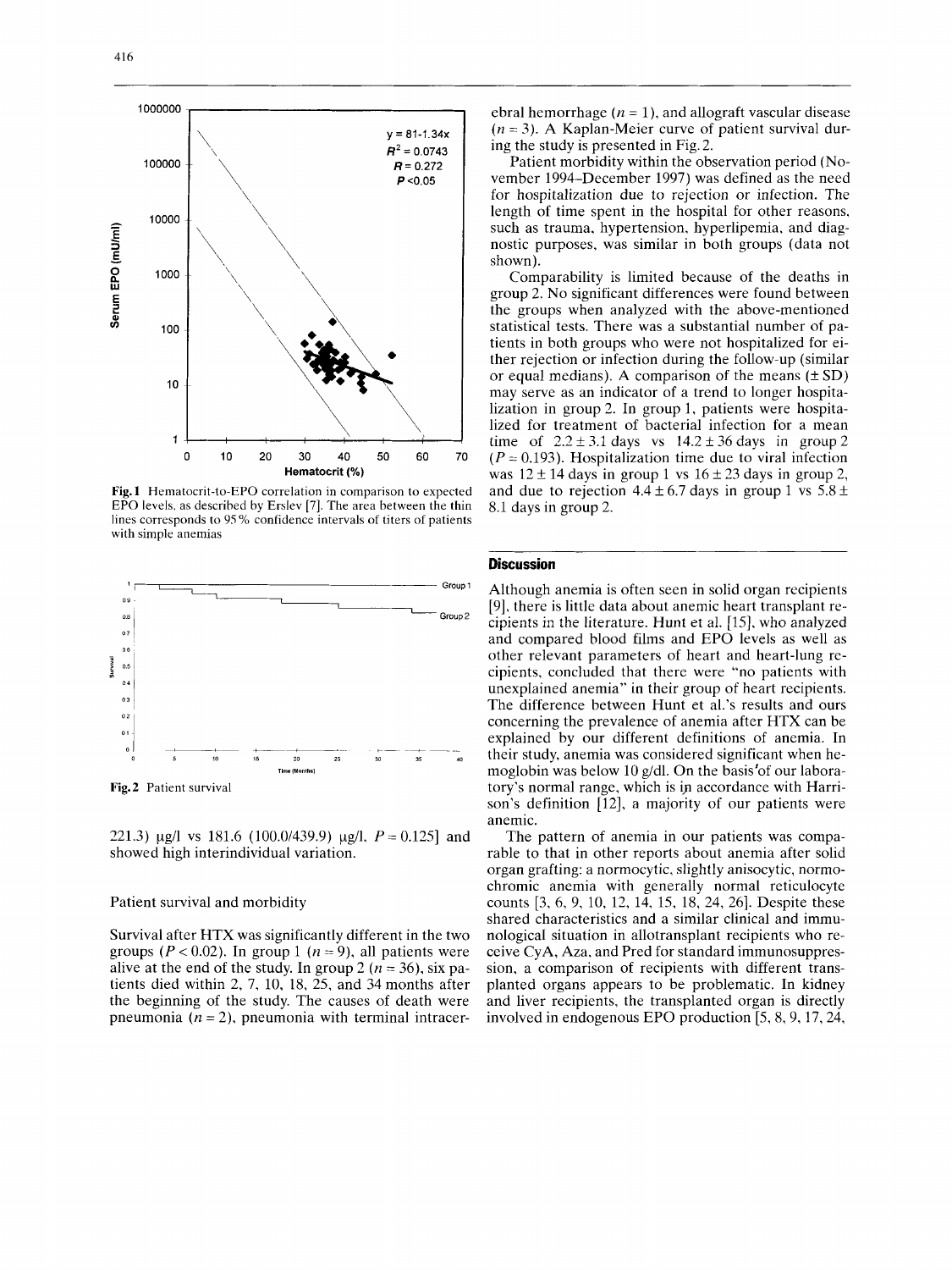281, and in lung and heart-lung recipients a possible influence of a preoperatively impaired oxygen saturation on the EPO feedback mechanism  $[6, 15]$  has to be considered. A further argument is that with regard to serum EPO, laboratory findings in the literature are different, indicating that endogenous EPO production may be determined by the type of organ transplanted. End et al. [6] and the Vienna Transplant Group report an absolute EPO deficiency in both anemic and nonanemic patients after lung transplantation, whereas Hunt et al. reported "appropriate" serum EPO levels for the underlying degree of anemia in patients after heart-lung transplantation [15]. Other groups observed a "blunted EPO response" in transplant recipients with a pathological EPO-to-hemoglobin relationship [9] and a reduced ratio of measured-to-expected serum EPO [3,7,9, 10, 16, 18,21, 24,281.

In our anemic patients, serum EPO levels were elevated as described by Erslev in patients with simple anemias and other diseases complicated with anemia [7] (Fig. 1). It is difficult to state whether the elevation of EPO in our anemic patients can be called "appropriate". On the one hand, the levels measured are within the expected range [7]; on the other hand, a symptomatic therapy with recombinant human EPO  $[10, 13, 19]$ proved to be sufficient in anemic heart recipients [29]. Thus, an elevation in endogenous EPO as found in our patients can be characterized as "relatively inappropriate" because it is not able to correct the anemia.

We have not found that EPO production is impaired by CyA  $[3, 9, 18]$ . Since CyA is only given when therapeutic immunosuppression is required, it seems likely that immunological reactions  $[19, 26]$  cause the reported blunting of EPO response [6,24], not because of, but regardless of, CyA administration. This would also explain the fact that anemia is not observed in all patients receiving CyA. It seems necessary to analyze post-transplant anemia separately for every type of organ transplanted. We suggest that only patients with the same type of graft be compared.

Aza, which has been described as a possible cause of macrocytic anemia due to its properties as purine-antimetabolite and which is also reported to cause an increase in ineffective iron turnover [1, 141, was given in similar dosages in anemic and nonanemic patients, with a tendency *to* higher dosages in the nonanemic group. Anemic patients seemed to be less tolerant of Aza, and Aza had to be discontinued more often in that group. Although haptoglobin was not available, chronic hemolysis was a very unlikely additional cause of anemia in our patients. LDH was not elevated and tended to be higher in the nonanemic group.

As in patients with chronic disease [19]. anemia in our transplant recipients appeared to be due to an impaired reactivity of the bone marrow to raised EPO serum levels. Unlike anemia in cancer or rheumatoid arthritits patients [19,20], a functional iron deficiency with low transferrin saturations and low serum iron levels was not observed in our patients and seems generally not to be typical of anemia in transplant recipients [6,9,15].

The different survival rates of anemic and nonanemic patients over the observation period of 3 years suggest a clinical relevance of mild anemia in patients after HTX. Latent rejection or episodes of latent infection are probably the cause of both chronic anemia and impaired survival in a majority of the patients. **A** possible influence of chronic rejection on the effectiveness of EPO in kidney recipients has also been suggested *[26].* 

Our data suggest that chronic anemia after HTX is a sensitive indicator of latent disorders. Anemia in patients after HTX seems to show specific characteristics and should be seen as a separate entity. Separate studies on cytokine levels in anemic and nonanemic patients, especially interleukins-1, -2, and -6 and tumor necrosis factor alpha [19,20], and on the effects of therapies like enhanced immunosuppression and antiviral treatment in anemic patients are needed to devise a rationale for a causal therapy. Whether a symptomatic elevation in hemoglobin would improve patients survival remains controversial.

## **References**

- 1. Anastassiades E, Howarth D, Howarth JE, Shanks D, Waters HM, Hyde K, Yin JA, Geary CG. Gokal R (1994) Influence of azathioprine on the ferrokinetics of patients with renal failure before and after treatment with erythropoietin. Nephron 67: 291-296
- *3.* Bertoni E, Rosati A, Zanazzi M, Azzi **A,** Zakrewska K, Guidi **S,** Salvadori M (1997) Unusual incidence of aplastic anemia due to B19 parvovirus infection in renal transplant recipients. Transplant Proc 29: 818-819
- *3.* Blackburn MEC, Kendall RG, Gibbs JL, Dickinson DF, Parsons JM, Norfolk DR (1992) Anaemia in children following cardiac transplantation: treatment with low dose human recombinant erythropietin. Int J Cardiol 36: 263-266
- 4. Cartron J, Blesson S, Celton JL, Bertheleme JP, Broyer M, Niaudet P ( 1994) Anemie hemolytique apres transplantation renale [Hemolytic anemia after kidney transplantation]. Presse Med 707-709
- 5. De Paoli Vitali E, Ricci G, Perini L, Malacarne F, Vedovato M, Guerra G, Dapporto M, Gilli P (1996) The determination of plasma transferrin receptor as good index of erythropoietic activity in renal anemia and after renal transplantation. Nephron 72: 552-556
- 6. End A, Stift **A,** Wieselthaler G, Griesmacher A, Schlechta B, Koppensteiner R. Schreiner W, Geissler K, Stockenhuber F, Klepetko W (1995) Anemia and erythropoietin levels in lung transplant recipients. Transplantation 60: 1245-1251